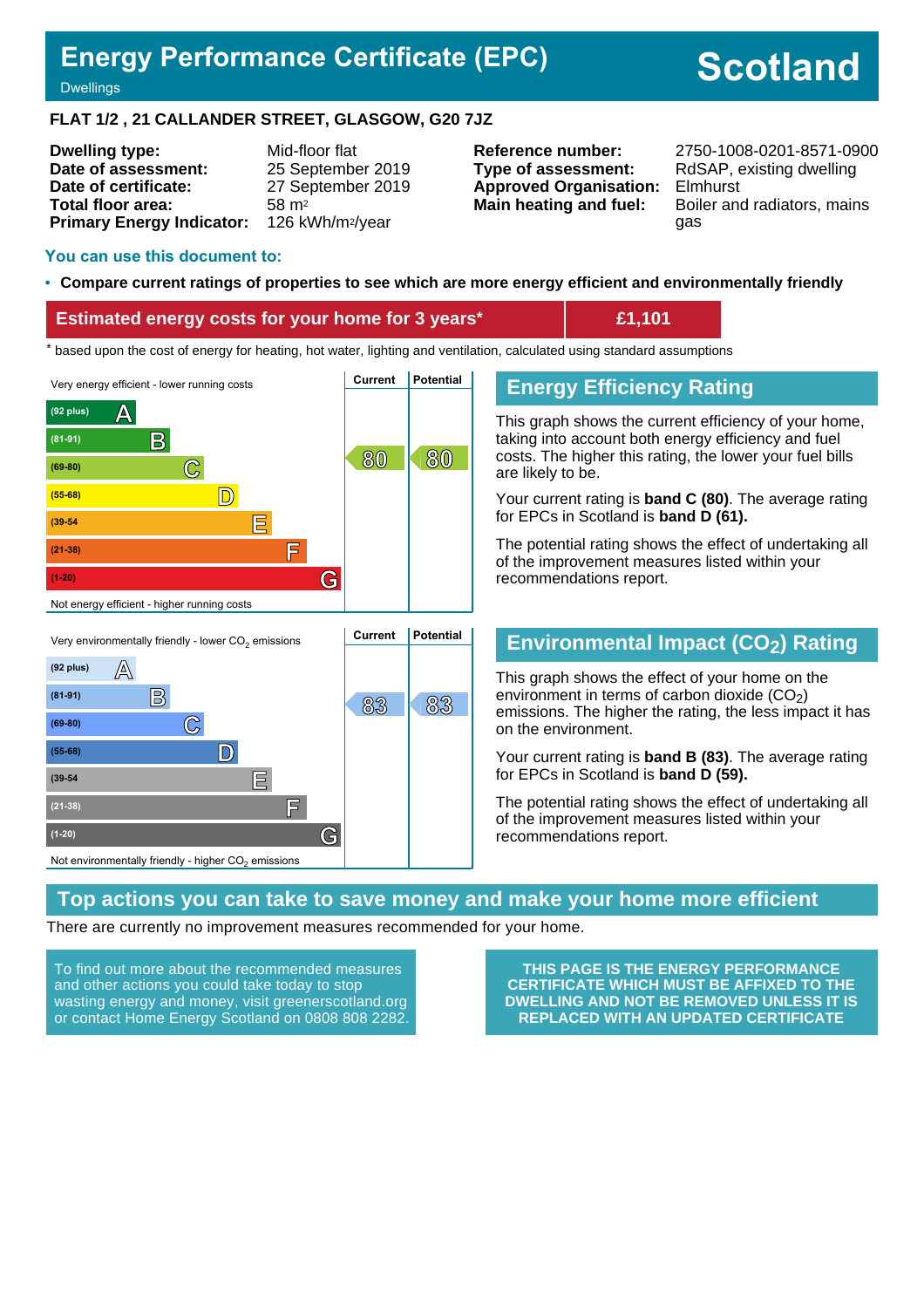# FLAT 1/2 , 21 CALLANDER STREET, GLASGOW, G20 7JZ 27 September 2019 RRN: 2750-1008-0201-8571-0900

# **Summary of the energy performance related features of this home**

This table sets out the results of the survey which lists the current energy-related features of this home. Each element is assessed by the national calculation methodology; 1 star = very poor (least efficient), 2 stars = poor, 3 stars = average, 4 stars = good and 5 stars = very good (most efficient). The assessment does not take into consideration the condition of an element and how well it is working. 'Assumed' means that the insulation could not be inspected and an assumption has been made in the methodology, based on age and type of construction.

| <b>Element</b>        | <b>Description</b>                          | <b>Energy Efficiency</b> | Environmental |
|-----------------------|---------------------------------------------|--------------------------|---------------|
| Walls                 | Cavity wall, filled cavity                  | ★★★★☆                    | ★★★★☆         |
| Roof                  | (another dwelling above)                    |                          |               |
| Floor                 | (another dwelling below)                    |                          |               |
| Windows               | Fully double glazed                         | ★★★☆☆                    | ★★★☆☆         |
| Main heating          | Boiler and radiators, mains gas             | ★★★★☆                    | ★★★★☆         |
| Main heating controls | Programmer, TRVs and bypass                 | ★★★☆☆                    | ★★★☆☆         |
| Secondary heating     | None                                        |                          |               |
| Hot water             | From main system                            | ★★★★☆                    | ★★★★☆         |
| Lighting              | Low energy lighting in 78% of fixed outlets | *****                    | *****         |

# **The energy efficiency rating of your home**

Your Energy Efficiency Rating is calculated using the standard UK methodology, RdSAP. This calculates energy used for heating, hot water, lighting and ventilation and then applies fuel costs to that energy use to give an overall rating for your home. The rating is given on a scale of 1 to 100. Other than the cost of fuel for electrical appliances and for cooking, a building with a rating of 100 would cost almost nothing to run.

As we all use our homes in different ways, the energy rating is calculated using standard occupancy assumptions which may be different from the way you use it. The rating also uses national weather information to allow comparison between buildings in different parts of Scotland. However, to make information more relevant to your home, local weather data is used to calculate your energy use,  $CO<sub>2</sub>$  emissions, running costs and the savings possible from making improvements.

# **The impact of your home on the environment**

One of the biggest contributors to global warming is carbon dioxide. The energy we use for heating, lighting and power in our homes produces over a quarter of the UK's carbon dioxide emissions. Different fuels produce different amounts of carbon dioxide for every kilowatt hour (kWh) of energy used. The Environmental Impact Rating of your home is calculated by applying these 'carbon factors' for the fuels you use to your overall energy use.

The calculated emissions for your home are 22 kg  $CO<sub>2</sub>/m<sup>2</sup>/yr$ .

The average Scottish household produces about 6 tonnes of carbon dioxide every year. Based on this assessment, heating and lighting this home currently produces approximately 1.3 tonnes of carbon dioxide every year. You could reduce emissions by switching to renewable energy sources.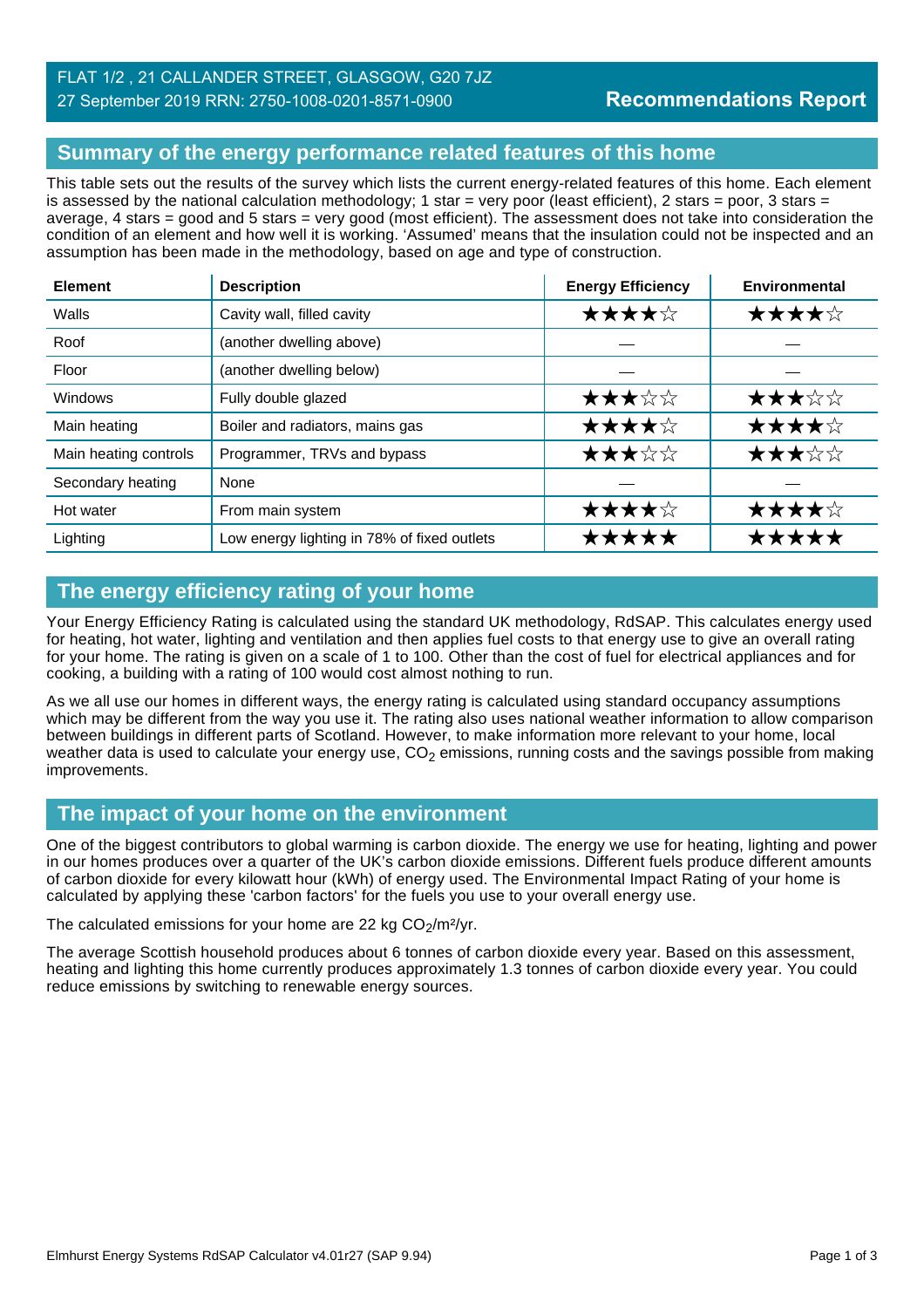# FLAT 1/2 , 21 CALLANDER STREET, GLASGOW, G20 7JZ 27 September 2019 RRN: 2750-1008-0201-8571-0900

| <b>Estimated energy costs for this home</b> |                             |                               |                                 |  |
|---------------------------------------------|-----------------------------|-------------------------------|---------------------------------|--|
|                                             | <b>Current energy costs</b> | <b>Potential energy costs</b> | <b>Potential future savings</b> |  |
| <b>Heating</b>                              | £675 over 3 years           | E675 over 3 years             |                                 |  |
| <b>Hot water</b>                            | £237 over 3 years           | £237 over 3 years             | Not applicable                  |  |
| Lighting                                    | £189 over 3 years           | £189 over 3 years             |                                 |  |
|                                             | <b>Totals £1,101</b>        | £1,101                        |                                 |  |

These figures show how much the average household would spend in this property for heating, lighting and hot water. This excludes energy use for running appliances such as TVs, computers and cookers, and the benefits of any electricity generated by this home (for example, from photovoltaic panels). The potential savings in energy costs show the effect of undertaking all of the recommended measures listed below.

**Recommendations for improvement**

None